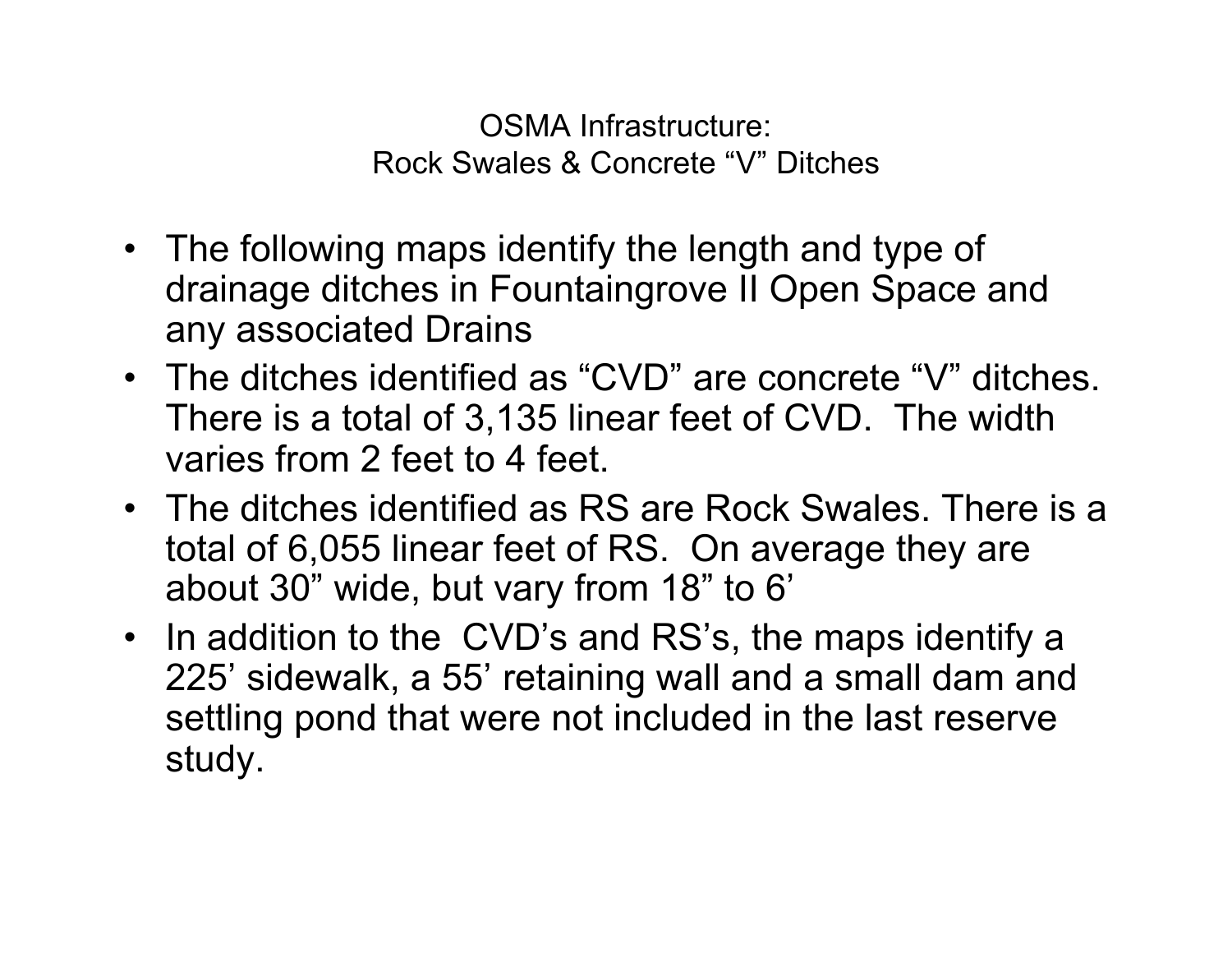### LOWER CROWN HILL

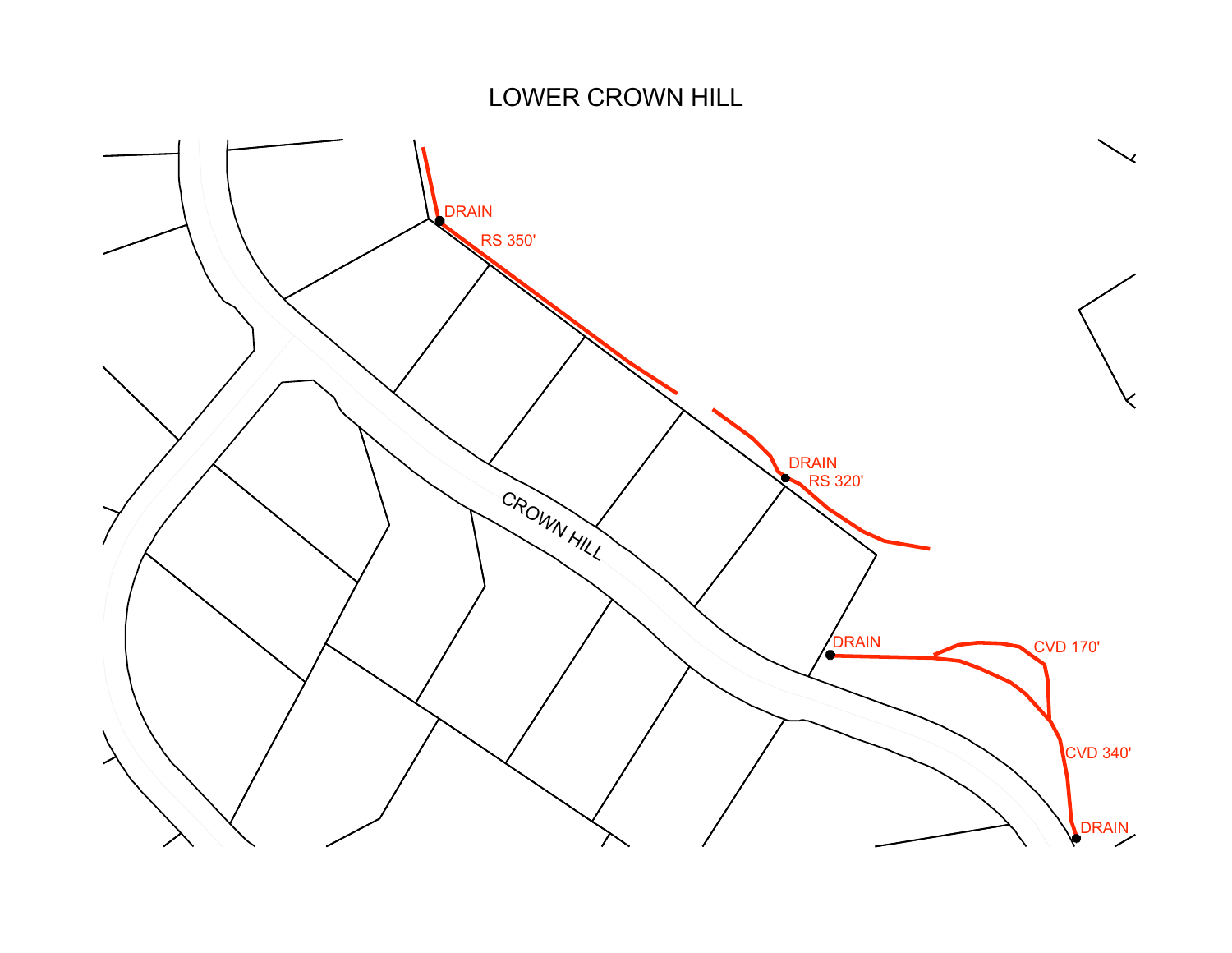BELLAGIO, INCANTARE

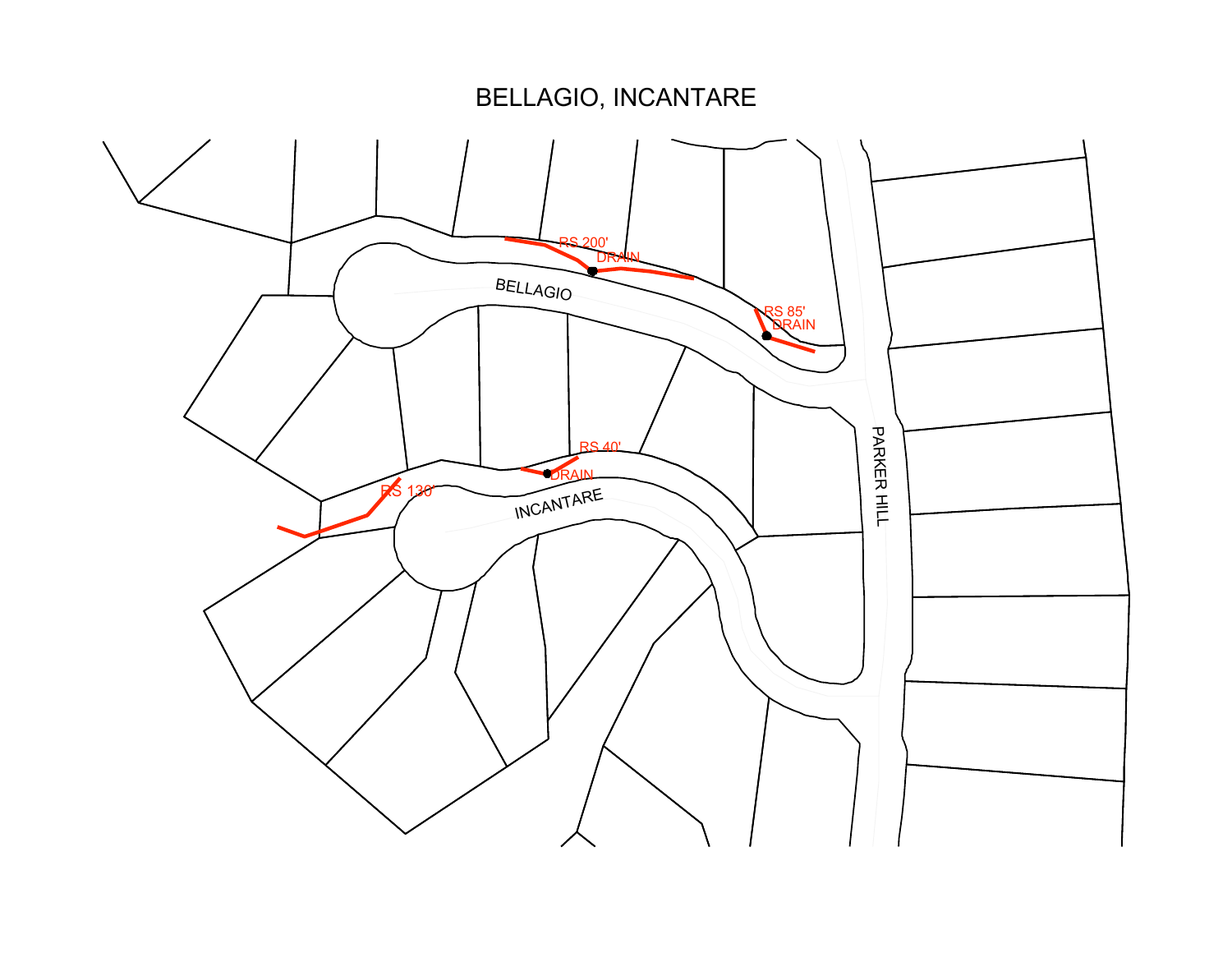# DARLINGTON, GIORNO, PLAZZO,LOWER PARKER HILL

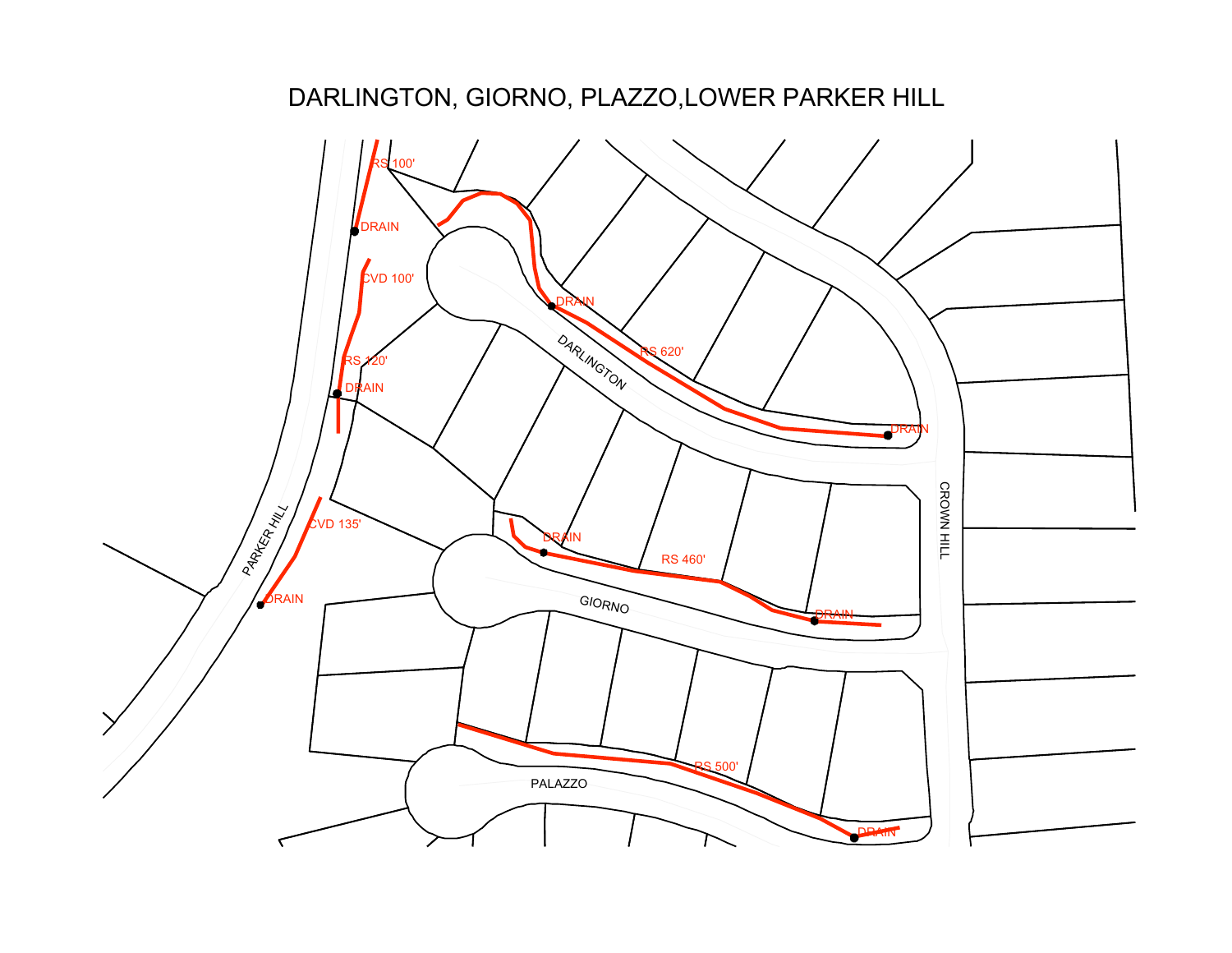

### EAST FOUNTAINGROVE PKY BELOW BOULDER POINT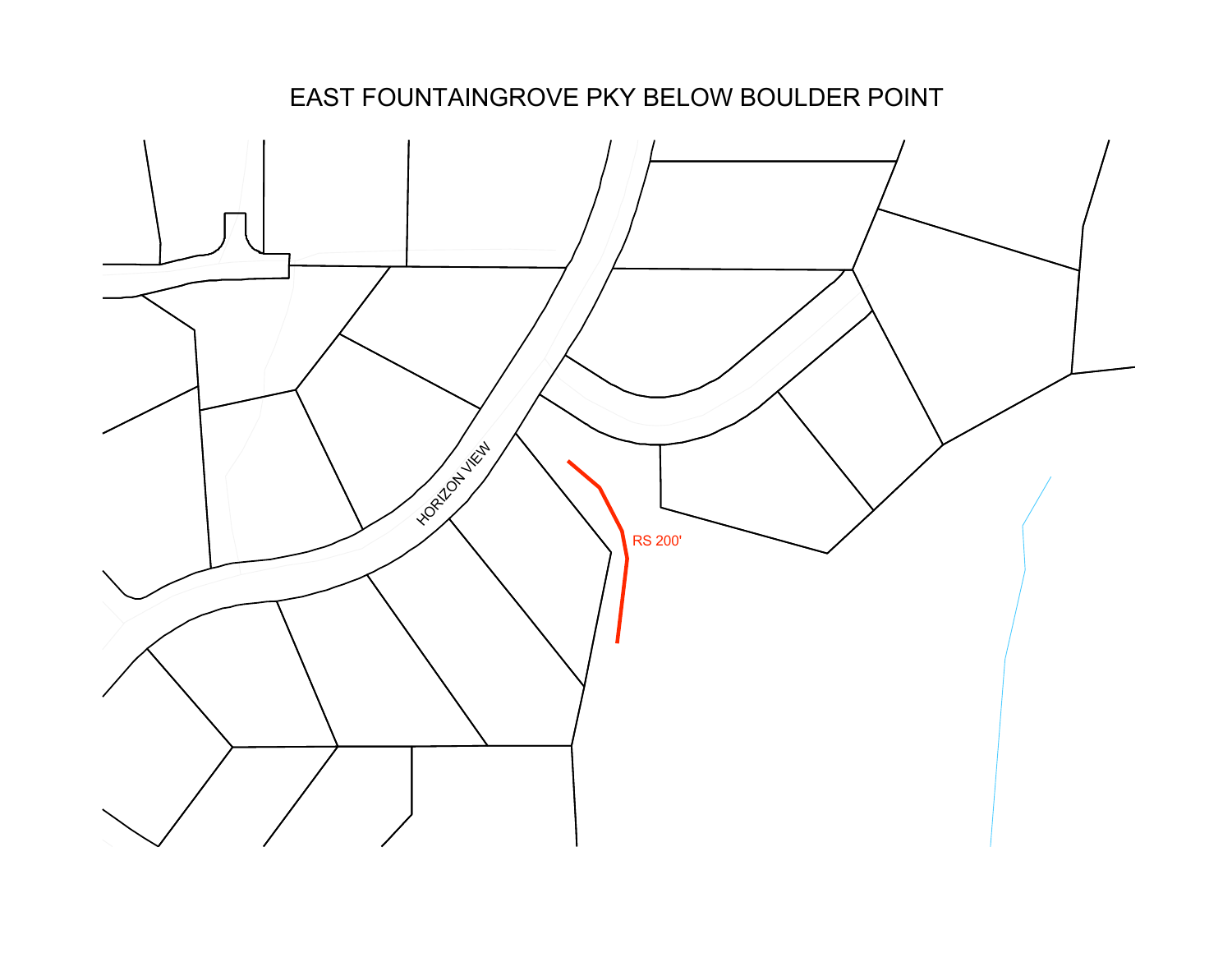#### MIDDLE PARKER HILL

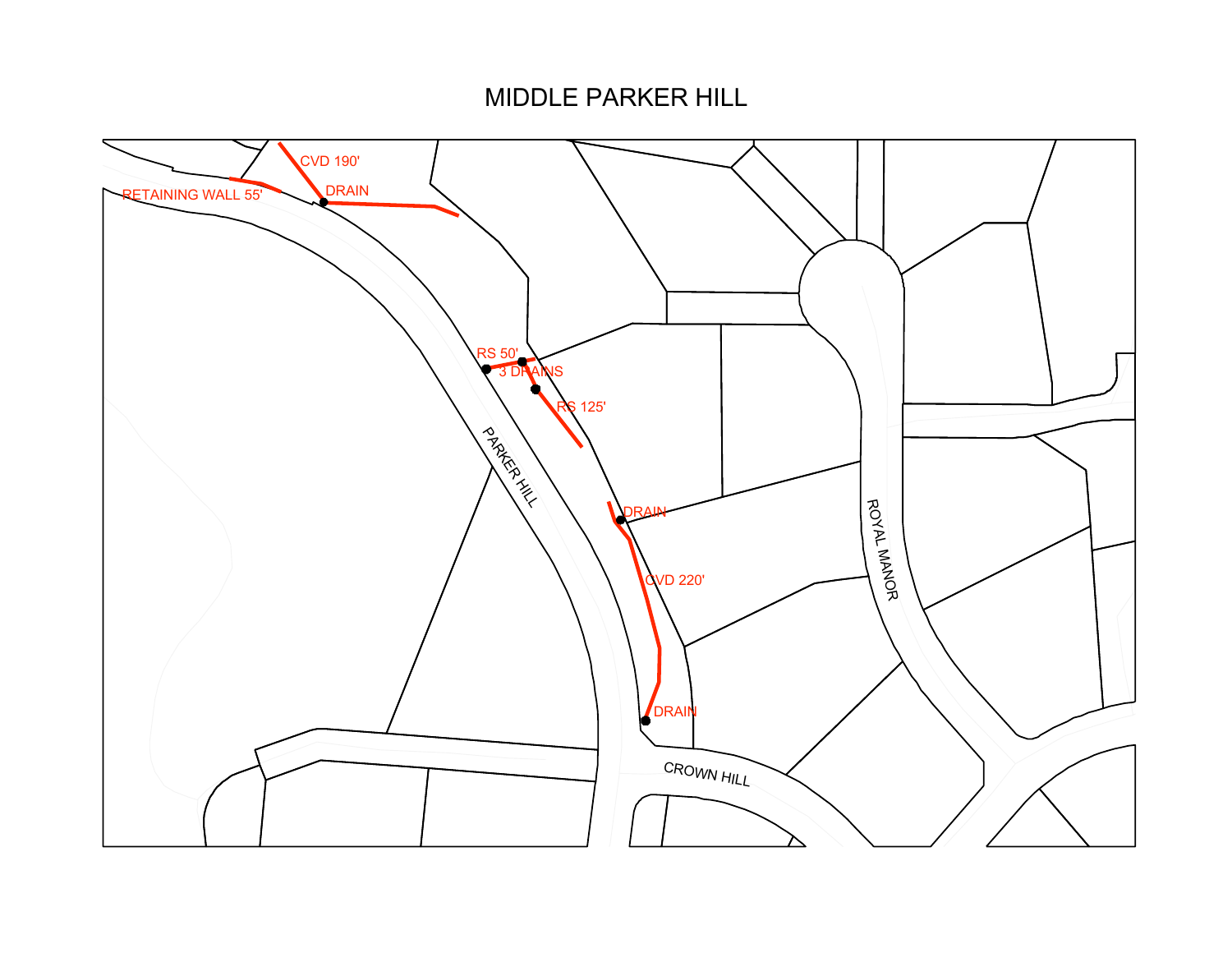UPPER PARKER HILL

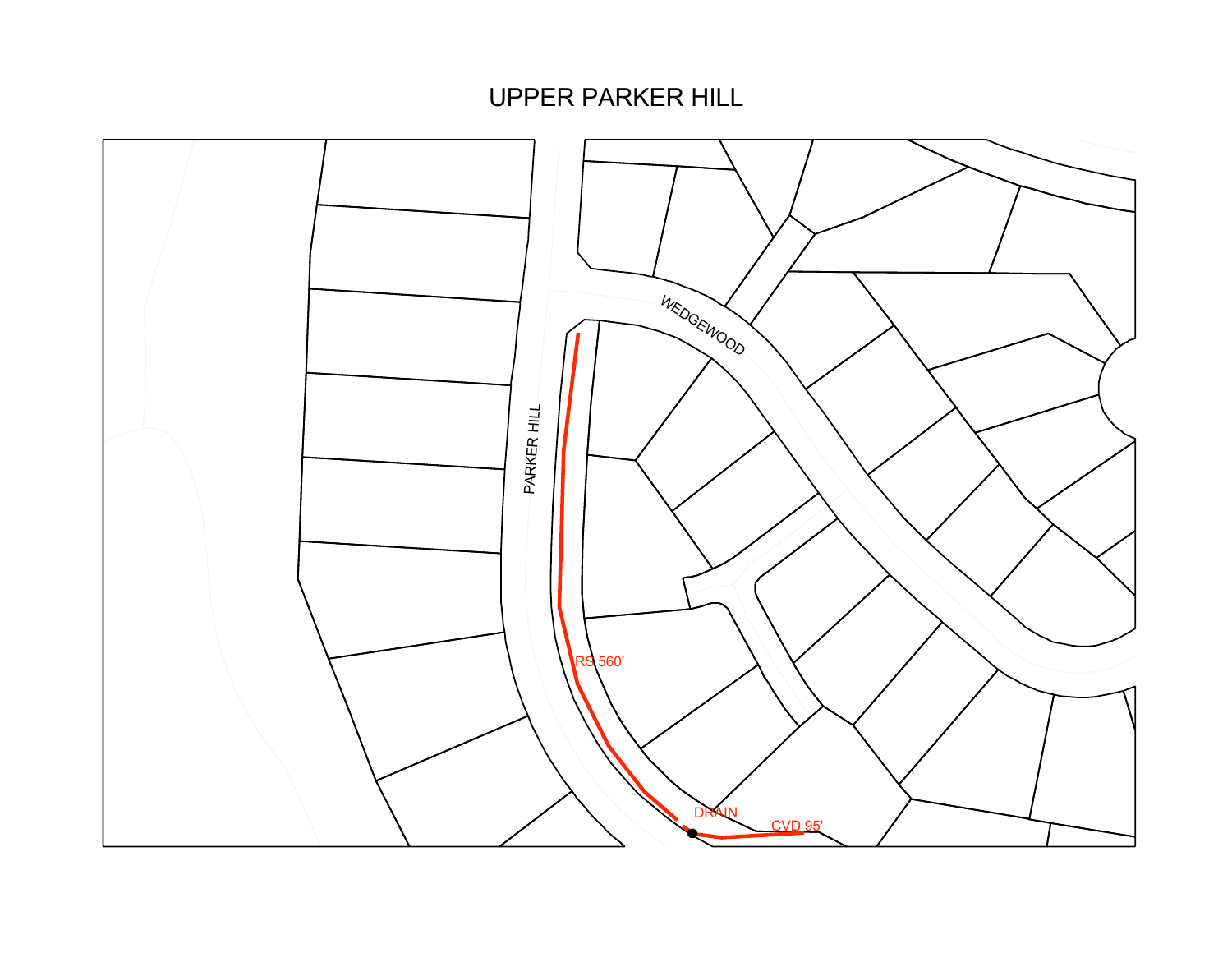### DAM AND POND BELOW FOUNTAINGROVE PKY

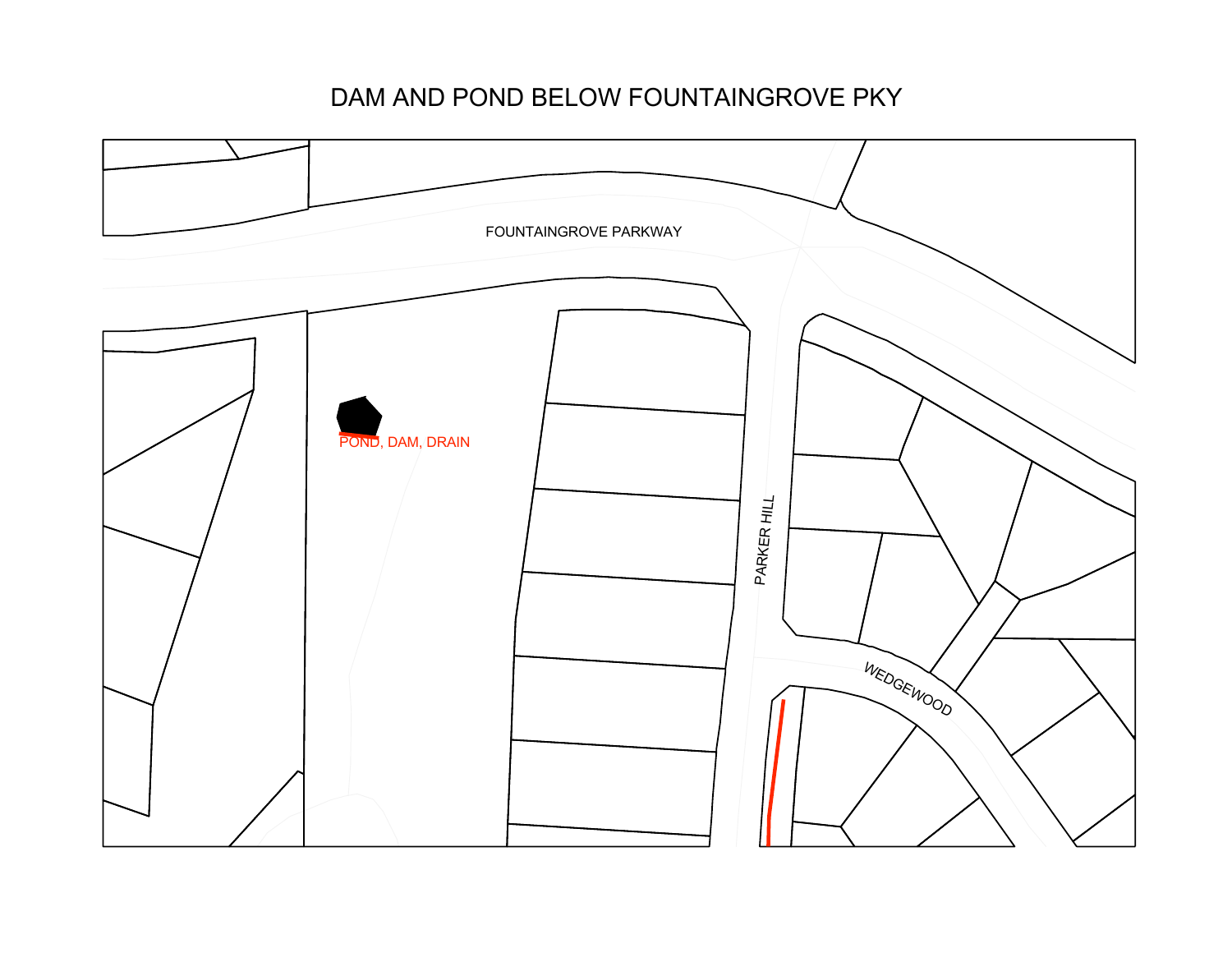UPPER EAST FOUNTAINGROVE PARKWAY

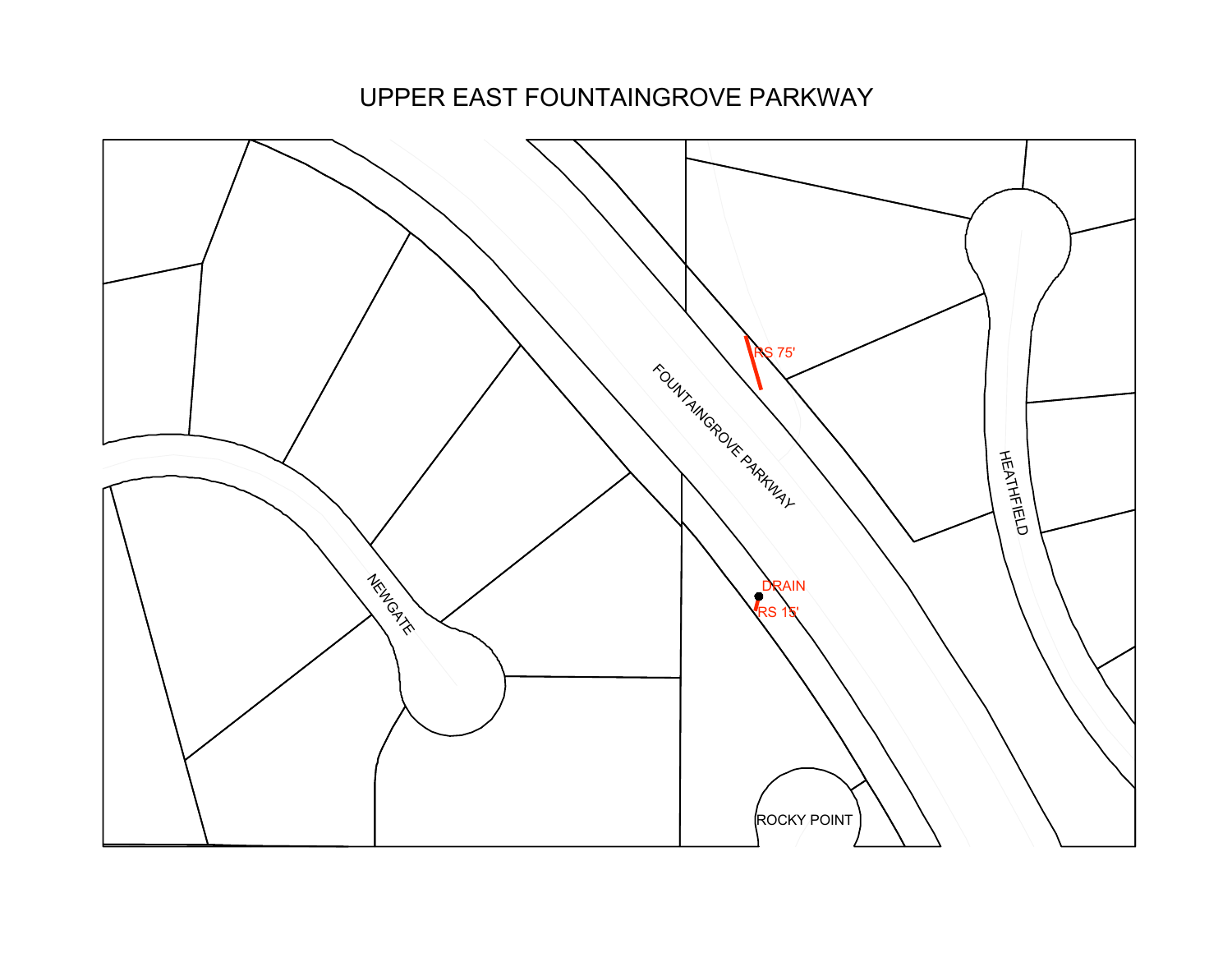# HEATHFIELD, CHANTERELLE, SHELTER GLEN

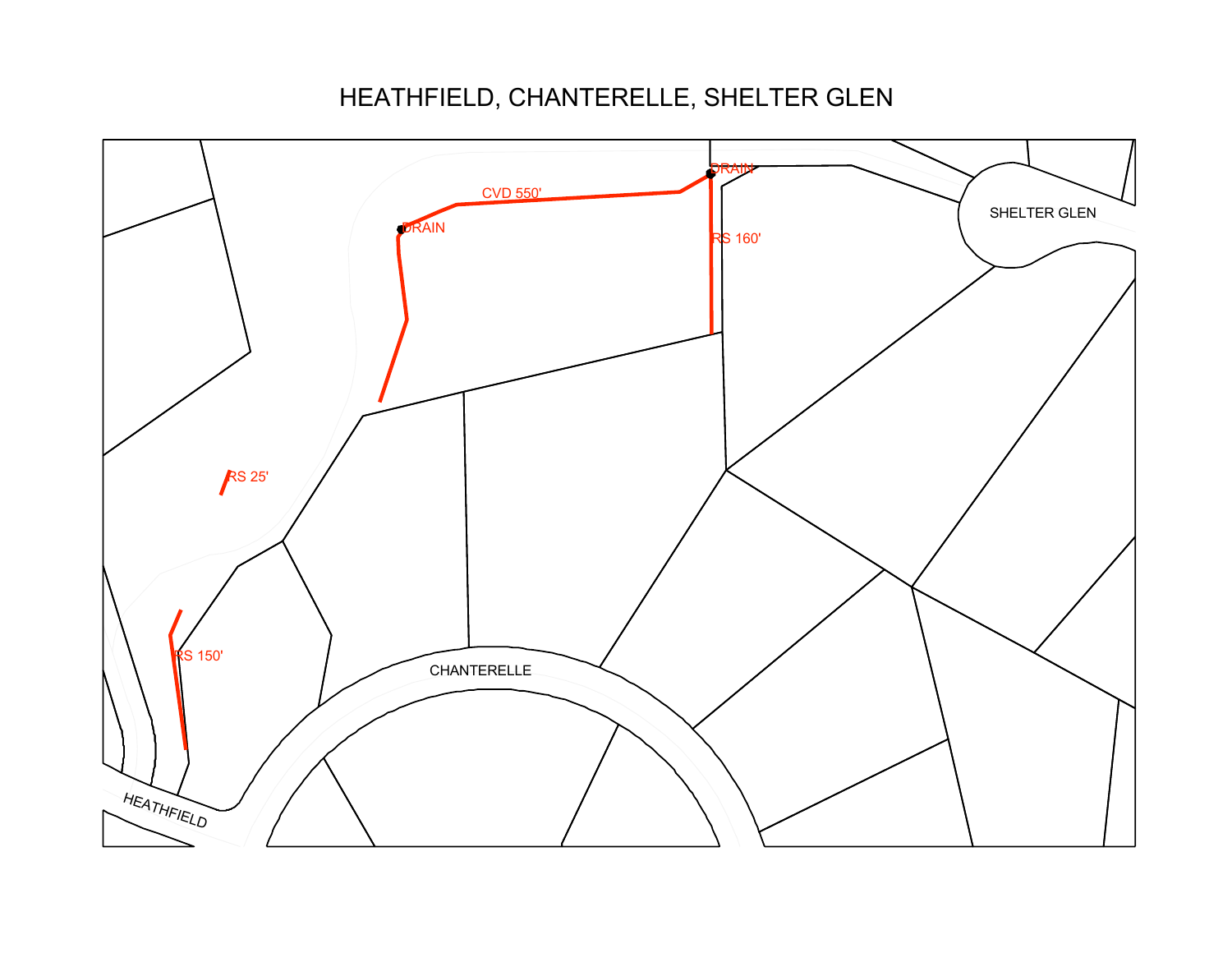# ROCKY POINT, EAST FOUNTAINGROVE PKY

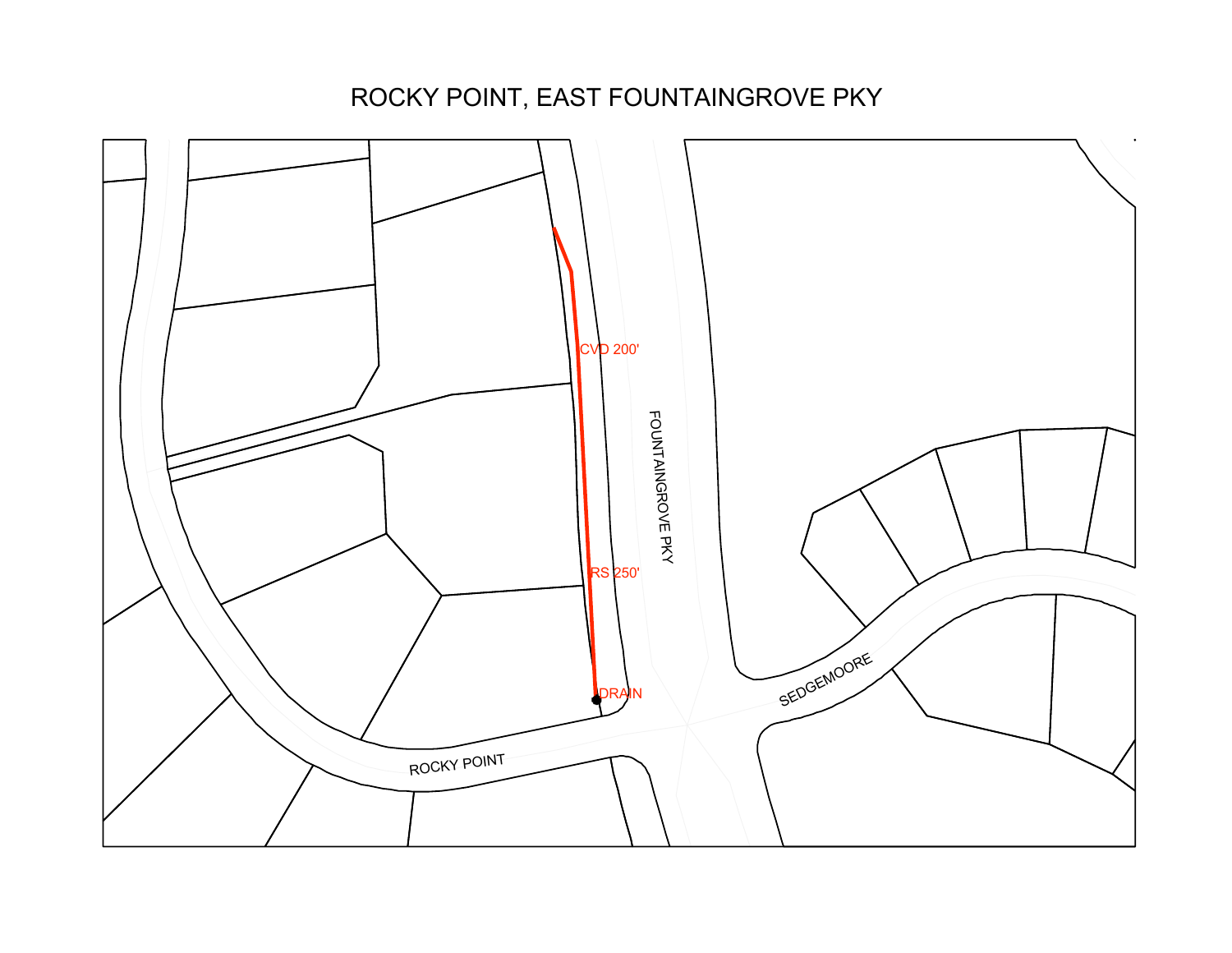#### EAST FOUNTAINGROVE PKY BELOW BOULDER POINT

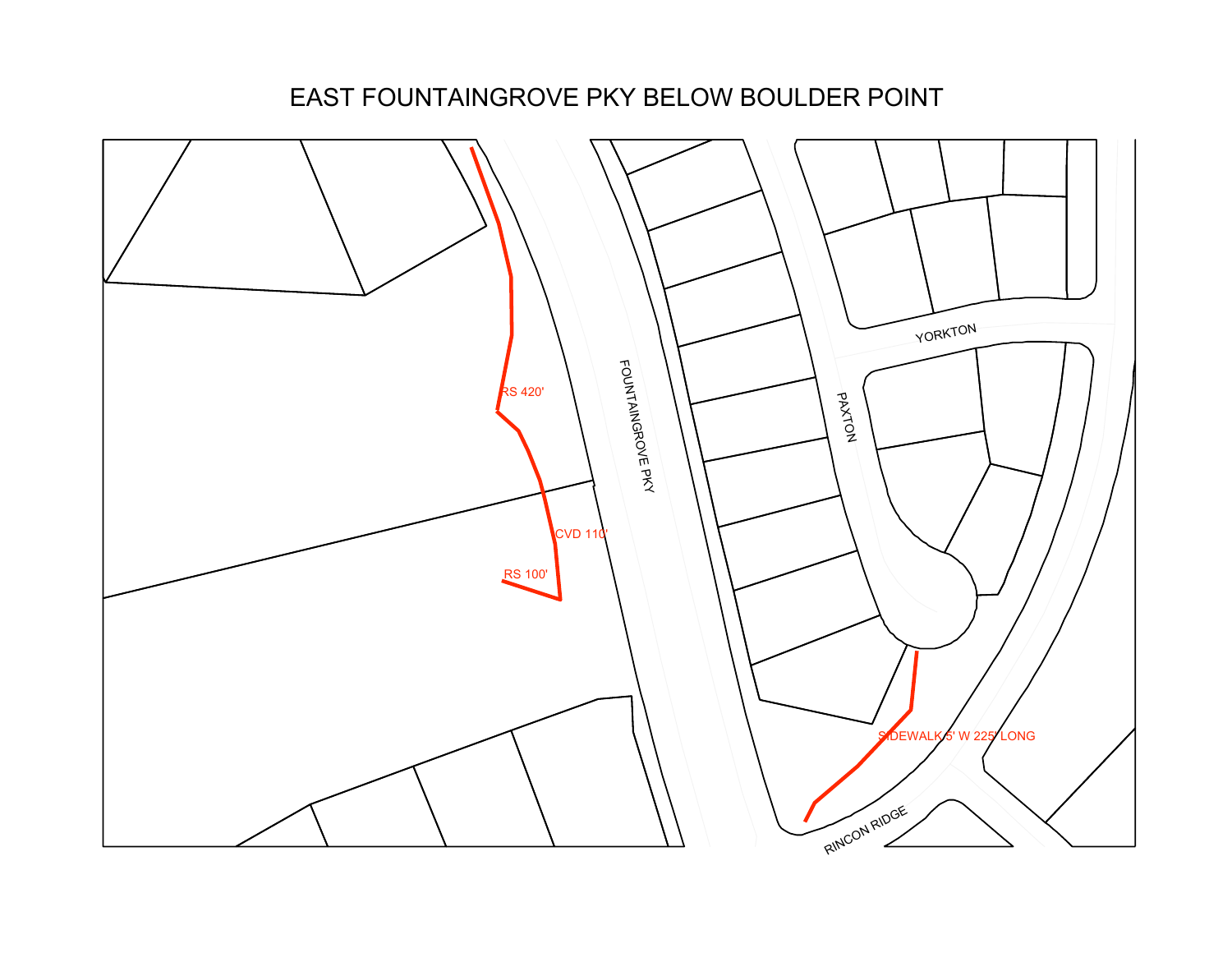LOWER EAST FOUNTAINGROVE PKY